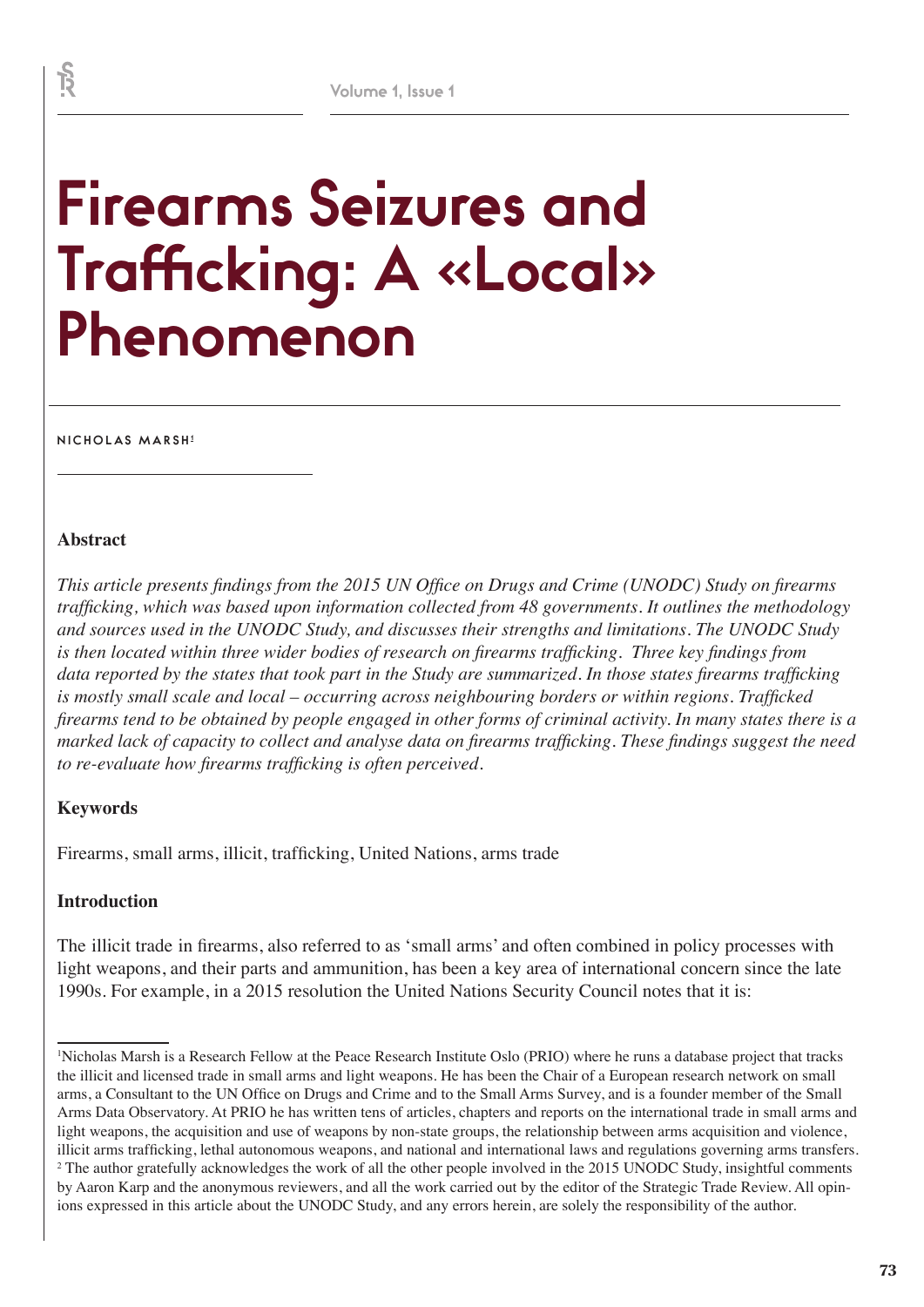*Gravely concerned that the illicit transfer, destabilizing accumulation and misuse of small arms and light weapons in many regions of the world continue to pose threats to international peace and security, cause significant loss of life, contribute to instability and insecurity*<sup>3</sup>

The illicit acquisition of firearms has been described as facilitating acts of violence committed by both non-state groups fighting in civil wars and by criminals engaged in committing violent crime.<sup>4</sup> Overall, firearms are estimated to account for 41 per cent of all homicides in 2012, or about 180 000 deaths in a single year.<sup>5</sup> Added to that total would be deaths in warfare that were caused by firearms.<sup>6</sup> While it is not possible to state what proportion of those deaths were caused by firearms that had been illicitly trafficked, one can assume that trafficked firearms account for a significant proportion. In addition to mortality, use of trafficked firearms results in (often irrecoverable) injury<sup>7</sup> and other negative consequences of crime.

In 2015 the United Nations Office on Drugs and Crime (UNODC) produced the extensive Study on Firearms 2015 – henceforth referred to as the Study.<sup>8</sup> The Study was conducted and prepared under the coordination of the Global Firearms Programme, Division for Treaty Affairs, with overall support from the Research and Trend Analysis Branch, Division for Policy Affairs of UNODC. Aaron Karp, Nicholas Marsh and Giorgio Ravagli worked as external consultants and were the principle authors of the text of the report discussed in this article; twelve others made substantive contributions to the Study. 9 All aspects of the Study are copyright of the UNODC.

The Study is a ground-breaking piece of research on firearms trafficking in that it is based upon information on seizures and trafficking in firearms provided by 48 states to the UNODC. No other piece of pre-existing data focused research on firearms trafficking has such a wide geographical scope. Perhaps as importantly, the Study represents a commitment by states to better understand firearms trafficking, something that is one of the first steps toward actually reducing its prevalence.

This article is written by one of the three expert consultants that supported UNODC in the development of the Study. It provides an overview of the Study's sources and methods and explains why they were chosen. It then summarises existing research on firearms trafficking and three of the Study's findings. Commentary on the Study is provided throughout. A tentative conclusion is that among the states that reported data, firearms trafficking is mostly a local phenomenon, occurring among neighbours and countries in the same region. Trafficking in firearms, and the seizure of firearms, is something that is often associated with other forms of criminal activity. During the data collection phase it was apparent that many states, including developed and developing countries, lacked the capacity to collect and analyse data on firearms seizures or trafficking.

## **Mandate, Data Sources and Methods**

The means of collecting data used in the UNODC Study are different to those commonly found in social science research (on arms trafficking and on other subjects). The Study was based upon a mandate from a

<sup>&</sup>lt;sup>3</sup> United Nations Security Council 1540, S/RES/1540, New York, April 2004.

<sup>4</sup>Greene, Owen and Nicholas Marsh, "Conclusions and Priorities for Further Research," in Greene, Owen and Marsh, Nicholas eds., *Small Arms Crime and Conflict Global Governance and the Threat of Armed Violence* (London: Routledge, 2012) pp. 248–262.

<sup>&</sup>lt;sup>5</sup> UN Office on Drugs and Crime (UNODC). Global Study on Homicide 2013. Vienna: UN Office on Drugs and Crime, 2014. <sup>6</sup> Kreutz, Joakim and Nicholas Marsh, "Lethal instruments small arms and death in armed conflict," in Greene, Owen and Marsh, Nicholas eds., *Small Arms Crime and Conflict Global Governance and the Threat of Armed Violence* (London: Routledge, 2012) pp. 43-63.

<sup>7</sup>Buchanan, Cate. Gun Violence, Disability and Recovery. Sydney: Surviving Gun Violence Project, 2014.

<sup>8</sup> United Nations Office on Drugs and Crime, UNODC Study on Firearms 2015, Vienna: UN Office on Drugs and Crime, 2015.

<sup>&</sup>lt;sup>9</sup> Simonetta Grassi was the overall coordinator of the Study within the UNODC. More information on the Global Firearms Programme can be found via: https://www.unodc.org/unodc/en/firearms-protocol/gfp.html.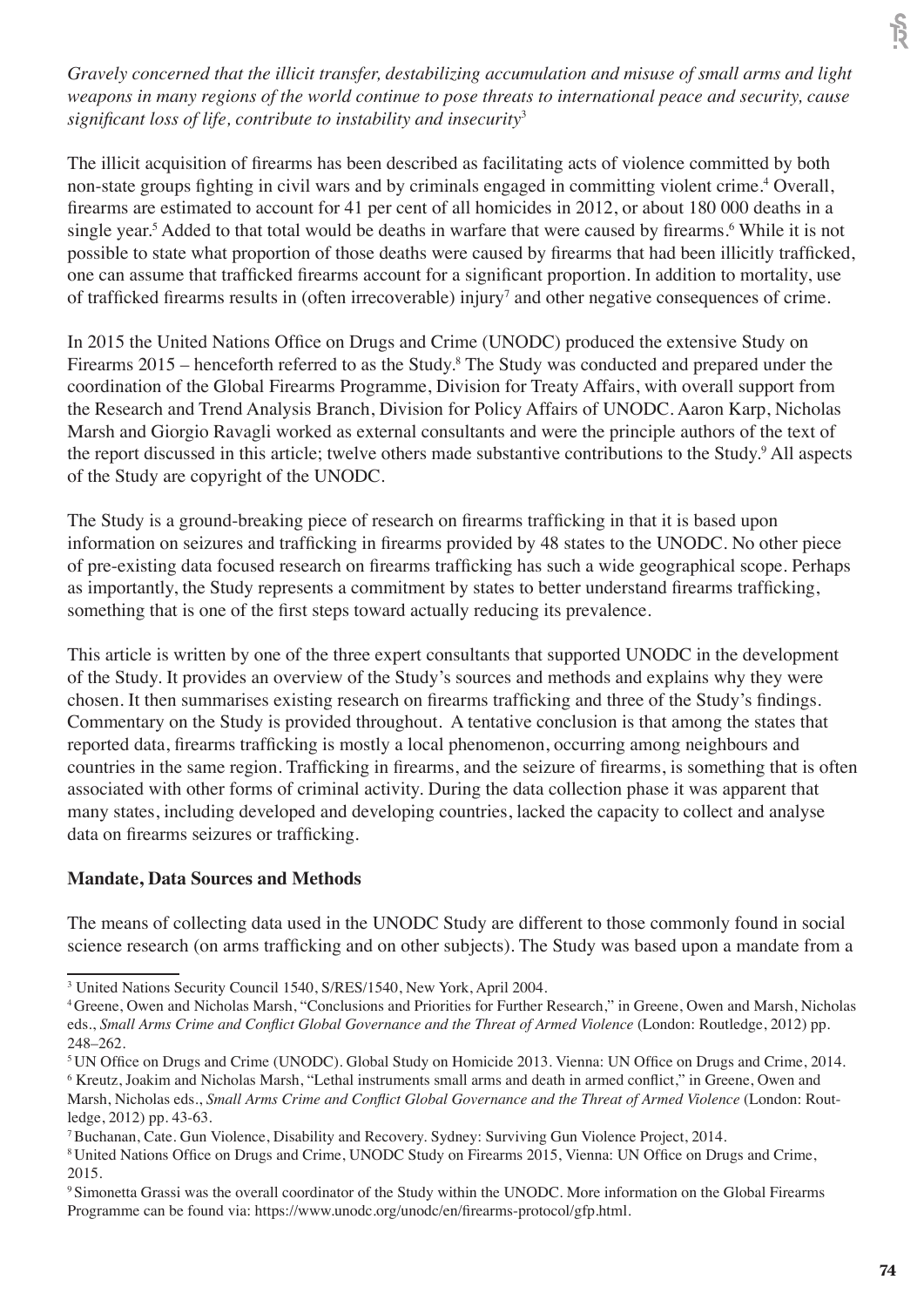UN conference, which specified how data was to be collected. The context of the mandate is described in the following description of the relevant UN Convention and conference resolution; and there follows a description of how the data was collected.

The mandate for the UNODC's work on firearms trafficking is based upon the Firearms Protocol of the United Nations Convention against Transnational Organized Crime (UNTOC). The UNTOC was adopted UN General Assembly resolution 55/25 of 15 November 2000 and entered into force on 29 September 2003. States Parties to the UNTOC are committed to a series of measures to combat transnational organized crime, including criminalizing specific activities,<sup>10</sup> facilitating extradition and cooperation among law enforcement agencies, and providing assistance to improve the capability of law enforcement agencies. The Firearms Protocol to the UNTOC was adopted by UN General Assembly resolution 55/255 of 31 May 2001, and the Protocol entered into force on 3 July 2005. The Protocol contains a framework for States Parties to prevent the illicit traffic in firearms and their parts and components, and ammunition. It includes articles concerning illicit manufacturing and trafficking in firearms (as defined by the Protocol) as national criminal offences, criminalizing illicit manufacturing of and trafficking in firearms, having adequate security measures over stored firearms, establishing a system of authorization or licensing concerning legitimate manufacturing and commerce, marking, recording and tracing firearms, and international cooperation.

The implementation and application of the Firearms Protocol is discussed at regular Conferences of States Parties (CSP) of the UNTOC, and at other meetings. At the fifth CSP in 2010 resolution 5/4 was adopted, and included in Paragraph 7:11

*Requests the United Nations Office on Drugs and Crime […] to conduct a study of the transnational nature of and routes used in trafficking in firearms, based on the analysis of information provided by States on confiscated weapons and ammunition, for consideration by the Conference at its sixth session.* 

The Study was to be based upon data provided by States. This meant that some common methods used to research arms trafficking could not be used in the collection and analysis of data – in particular fieldwork interviews with people associated with trafficking; analysis of press articles and other primary written materials not published by governments; and findings and data from secondary publications written on arms trafficking by other researchers.<sup>12</sup>

A subsequent resolution at the sixth CSP in 2012 took note of information gathered by the UNODC and requested the UNODC "to improve methodology, in close consultation with Member States, and to complete the study in accordance with the given mandate" and called upon states "to participate in and contribute to the study, as appropriate."<sup>13</sup> As a consequence, the UNODC Secretariat, in consultation with Member States, developed a refined concept note.<sup>14</sup> The refined methodology focused upon seizures rather than confiscated arms. This was because data on judicial confiscation or forfeiture orders was found to be not readily available, and where it was the lack of a standardization meant that it was too difficult to

<sup>&</sup>lt;sup>10</sup> Activities to be criminalized include membership of an organized crime group, money laundering and corruption. <sup>11</sup> Conference of the Parties to the United Nations Convention against Transnational Organized Crime, Report of the Conference of the Parties to the United Nations Convention against Transnational Organized Crime on its fifth session, Vienna October 18-22 2010, CTOC/COP/2010/17. Vienna: United Nations, 2010, p. 16.

<sup>&</sup>lt;sup>12</sup> See "Conducting a Comprehensive Study On Firearms Trafficking, Its Transnational Nature, Routes And Modus Operandi (Unodc-Sft),"United Nations Office on Drugs and Crime (UNODC), Vienna: UNODC, undated. Accessed August 14, 2015 from https://www.unodc.org/documents/dcm-firearmstrafficking/Conceptnoterev.pdf, p.4. In the event, a small number of other publications were referred to in when providing background information.

<sup>&</sup>lt;sup>13</sup> Conference of the Parties to the United Nations Convention Against Transnational Organized Crime, 6/2 2012, p. 10.

<sup>&</sup>lt;sup>14</sup> "Conducting a Comprehensive Study On Firearms Trafficking, Its Transnational Nature, Routes And Modus Operandi (Unodc-Sft),"United Nations Office on Drugs and Crime (UNODC), Vienna: UNODC, undated. Accessed August 14, 2015 from https://www.unodc.org/documents/dcm-firearmstrafficking/Conceptnoterev.pdf.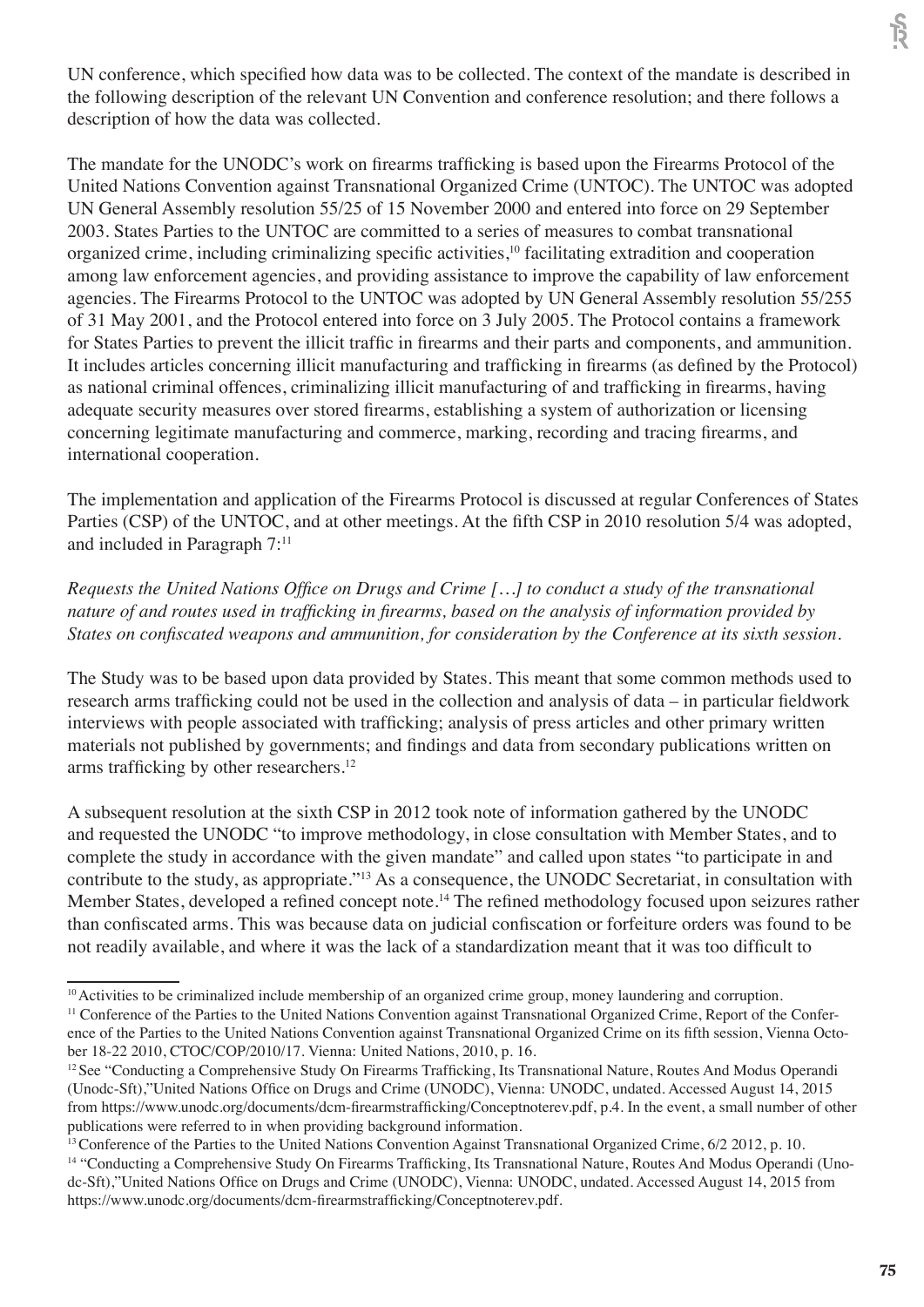analyse the data.15 Instead, aggregated records of seizures were found to be kept by a large number of countries (where records of seizures are kept by law enforcement agencies such as the police or customs). Therefore, in order to facilitate data gathering and ensure standardisable data the study focussed upon national data on seized firearms, their parts and ammunition.

A seizure is defined in the UNTOC in Article 2 as "temporarily prohibiting the transfer, conversion, disposition or movement of property or temporarily assuming custody or control of property on the basis of an order issued by a court or other competent authority." There are several caveats concerning seizure data:<sup>16</sup>

- A seizure is a temporary measure, and seized goods may or may not be returned;
- Firearms can be seized for reasons not directly related to illicit trafficking (for example use in criminal acts);
- Data on seizures reflects different capabilities, policies and priorities of law enforcement agencies;
- Seizure data may also reflect different legal and regulatory frameworks concerning firearms.

To mitigate some of these problems with data from seizures the UNODC also requested data on the context of the seizures; and data obtained from tracing firearms, and other intelligence, on the routes and methods used by firearms traffickers (see below).

To facilitate data collection, the UNODC developed two questionnaires. One questionnaire was on annual seizures for each year over the four year period 2010-2013, and the second requested information on significant individual seizures involving trafficked firearms.

The UNODC provided detailed guidance notes on the definition of types of firearms, and other concepts used in the Study. The annual seizure questionnaire requested data on the following subjects: the quantity and type of seized firearms, parts and ammunition; other countries involved in trafficking; whether trafficking took place by land, sea or air, or by post; citizenship of traffickers; other items and criminal offences associated with seized firearms; whether the firearm had been registered, and if so in which country; and on international cooperation concerning requests to trace firearms.<sup>17</sup> Finally, states were asked to provide written notes and comments on trafficking trends and methods.

Far fewer States provided data via the significant seizures questionnaire (as compared to the annual seizures questionnaire). The significant seizures questionnaire requested information on seized firearms, trafficking routes and methods, tracing, items seized in connection with firearms, and other information on trafficking trends and routs and modus operandi.

In 2013 the UNODC developed a web portal to enable Member States to easily download and return the two questionnaires.18 The web portal also contained information on the Study, including definitions and classifications used. The UNODC Secretariat also held regional meetings and training sessions related to the Study in Bolivia, Burkina Faso, Chile, Ecuador, Paraguay, and Senegal.

In total, responses were received from 48 states.<sup>19</sup> Of those 48, three (Nigeria, Sweden and Russia)

<sup>&</sup>lt;sup>15</sup> Ibid; United Nations Office on Drugs and Crime, UNODC Study on Firearms 2015, Vienna: UN Office on Drugs and Crime, 2015.

<sup>&</sup>lt;sup>16</sup> For more on the caution needed when analysing seizure data see United Nations Office on Drugs and Crime, UNODC Study on Firearms 2015, Vienna: UN Office on Drugs and Crime, 2015, p. 86.

<sup>&</sup>lt;sup>17</sup> For a list of all questions asked see United Nations Office on Drugs and Crime, UNODC Study on Firearms 2015, Vienna: UN Office on Drugs and Crime, 2015, pp. 99-103.

<sup>&</sup>lt;sup>18</sup> The portal is available at https://firearmstrafficking.unodc.org/, but a username and password are required for access. <sup>19</sup> The 48 states are: Argentina, Benin, Brazil, Burkina Faso, Chile, Colombia, Czech Republic, Dominican Republic, Ecuador, El Salvador, Eritrea, Estonia, Finland, France, Germany, Ghana, Greece, Guatemala, Iraq, Italy, Kenya, Kuwait, Latvia, Lithuania, Mexico, Moldova, Montenegro, Morocco, Netherlands, Niger, Nigeria, Panama, Peru, Poland, Romania, Russia, Saudi Arabia, Senegal, Spain, Sweden, Tajikistan, The former Yugoslav Republic of Macedonia, Togo, Trinidad and Tobago, Turkey, Turkmenistan, Uruguay, Zimbabwe.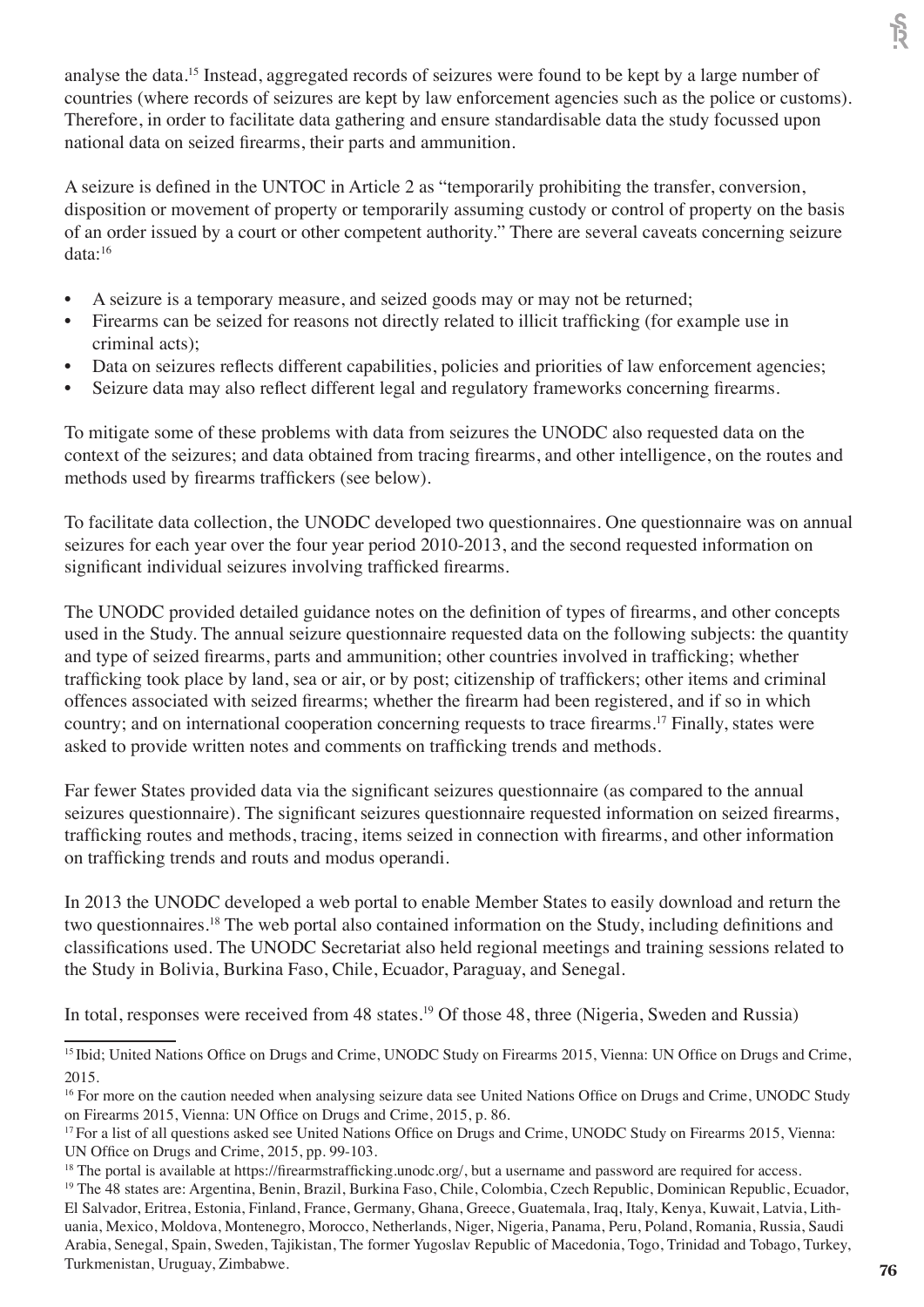submitted data from customs or border authorities, the remainder submitted information from the police. Eight states only provided qualitative comments rather than quantitative data.<sup>20</sup>

The reliance upon official data in the report has benefits and drawbacks. The benefits are clear. The Study was able to collect an unprecedented quantity of cross-national data related to seizures and trafficking in firearms, their parts and ammunition. The reported data had all been verified by national authorities. While simple statistics on seizures may not provide much information on trafficking, the additional contextual information (see above) requested in the questionnaires provides key information on the nature and extent of firearms trafficking.

Unusually, states – the parties that provided data – were key participants in the design of the questionnaires. The study design ensured that the questionnaires requested information that could actually be provided by the states that cooperated with the Study. Allowing states to submit only aggregated statistics reduced the administrative load in replying to the annual seizures questionnaire. Doing so also helped to anonymize the data and alleviate concerns about releasing sensitive information (for example relating to ongoing criminal cases). The provision of aggregated annual data did though lead to it usually being impossible to cross refer information from different questions. For example, we might know that a State seized 603 pistols and 832 shotguns in 2013, and that in 2013 427 firearms had been transported by land. But the data would not allow the authors of the Study to discern how many pistols had been transported by land. Obtaining such a level of granularity in the data would have required that contextual information be provided on every seized firearm, rather than aggregate statistics.

Another drawback of relying upon sources provided by governments is that it was also not possible to check the data received by cross referring information with that found in other sources. In addition, in the main study at least, beyond a short introduction containing background information, there was not an opportunity to provide the reader with additional contextual information from other sources that might have enriched the report.

More fundamentally, as noted in the Study, "official data on firearms and trafficking mostly serve administrative or legal purposes, including the monitoring of law enforcement performance and priorities."<sup>21</sup> As such the data reported will inevitably be affected by national differences concerning political priorities, regulations and the capacity of law enforcement to collect and report information on firearms trafficking.

## **Pre-existing Research on Firearms Trafficking**

Concerning the methods and data sources used, the UNODC Study is by no means the first to analyze data obtained from seized firearms (and their parts and ammunition). It is the first multi-country UN survey on firearms since the 1998 *United Nations International Study on Firearm Regulation.* The 2015 Study is the first since 1998 to be based upon official data from so many countries.<sup>22</sup> It is also innovative in that the 2015 Study attempts to develop a routine of institutional submission of official data on firearms seizures and trafficking.23

That earlier UN study was based upon a survey that included 12 questions on illicit firearms, that focused upon whether illicit trafficking or manufacturing occurred in a country either: frequently,

<sup>&</sup>lt;sup>20</sup>The eight states that only submitted qualitative information were Italy, Moldova, Morocco, Netherlands, Senegal, Tajikistan, Turkmenistan.

<sup>&</sup>lt;sup>21</sup> United Nations Office on Drugs and Crime, UNODC Study on Firearms 2015, Vienna: UN Office on Drugs and Crime, 2015, p. 85.

<sup>&</sup>lt;sup>22</sup> After 1998 studies using official data were based upon single countries or a small number of them.

<sup>&</sup>lt;sup>23</sup> The UNODC has been mandated to continue data collection after the publication of the 2015 Study.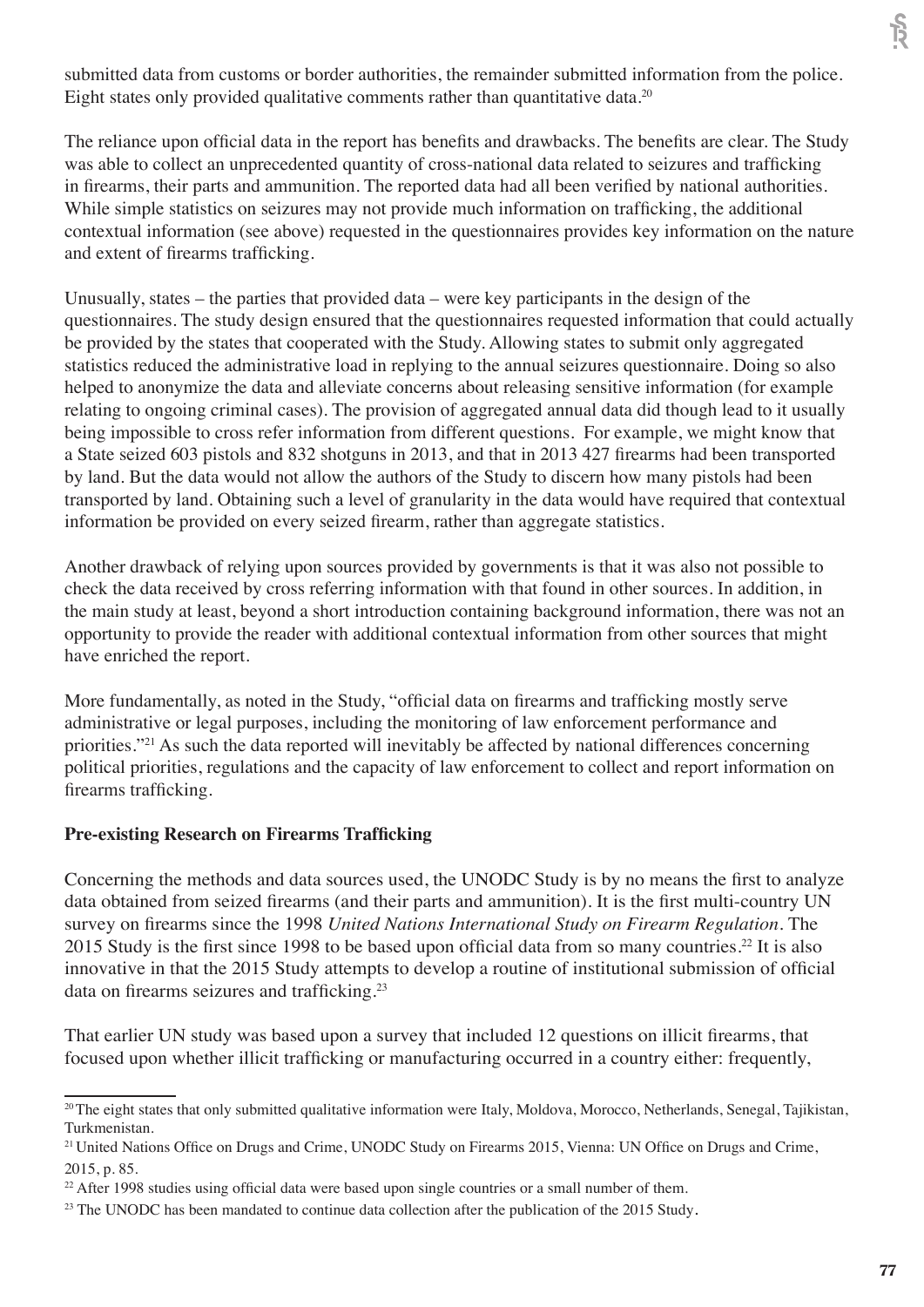sometimes, few times, or not at all; and requested illustrative examples.<sup>24</sup> The questions in the 1998 survey requested far less information on illicit activities, and much less detailed information, than in the 2015 Study.

In addition, there have been numerous scholarly works that gain insights on trafficking firearms, their parts and ammunition from data on seizures on the USA, Mexico, Philippines, and Brazil.25 Outside of research on areas affected by warfare the geographical balance of research on firearms trafficking resembles the geographical balance of wider academic research on domestic gun control and firearms availability – in which the great majority of research has been about developed countries, in particular the USA.<sup>26</sup>

Research has, in general, been conducted upon firearms trafficking in very different contexts, and we can point to three separate bodies of research. The first is mainly located within Criminology and wider debates over domestic gun control and firearms availability and concerns firearms trafficking in developed countries with comparatively low levels of violence such as Australia, Canada, the Netherlands, Italy, the UK and the USA. It has tended to use both quantitative and qualitative approaches (such as analysis of police seizure data and interviews with convicted criminals).

Research on firearms trafficking in developed countries has usually emphasised how the people involved in selling, transporting, dealing, broking and acquiring trafficked firearms are quite distinct form the general population.<sup>27</sup> For example, research in Australia suggests that illicit firearms acquisition is carried out by:

*persons, gangs, or more sophisticated entities acquiring firearms to commit crime, for protection of themselves or their assets, to perpetuate gang rivalry and violence and/or for stockpiling purposes. It is fair to assume that few, if any, consumers of illicit firearms sit outside criminal networks.*<sup>28</sup>

<sup>&</sup>lt;sup>24</sup> For the 1998 Study survey questions 43-54 concerned illicit trafficking and manufacturing, theft and tracing.

<sup>25</sup> Schroder Matt, "Captured and Counted Illicit Weapons in Mexico And The Philippines," in Le Brun, Emile et al., *Small Arms Survey 2013: Everyday Dangers* (Cambridge: Cambridge University Press, 2013) pp. 282–317; Schroeder, Matt, "On the Record Illicit Weapons in The United States." in McDonald, Glenn et al., *Small Arms Survey 2014: Women and Guns* (Cambridge: Cambridge University Press, 2014), pp. 244-273; Dreyfus, Pablo and Nicholas Marsh, *Tracking the Guns: International Diversion of Small Arms to Illicit Markets in Rio de Janeiro* (Oslo and Rio de Janeiro, PRIO and Viva Rio, 2006).

<sup>26</sup> Greene, Owen and Nicholas Marsh, "Armed Violence within Societies," in Greene, Owen and Marsh, Nicholas eds., *Small Arms Crime and Conflict Global Governance and the Threat of Armed Violence* (London: Routledge, 2012b) pp. 85-5. <sup>27</sup> For examples from Europe overall see Eurobarometer, "Firearms in the European Union," Flash Eurobarometer no. 383. Brussels: Eurobarometer, 2013; Eurobarometer, Firearms in the European Union, Flash Eurobarometer no. 383. Brussels: Eurobarometer, 2013; Spapens, T. "Trafficking in illicit firearms for criminal purposes within the European Union," *European Journal of Crime, Criminal Law and Criminal Justice* 15 (2007), pp.359–381; for Canada see: Boyce, J. and Cotter, A. "Homicide in Canada 2012," Ottawa: Statistics Canada, 2013; Cotter, A. "Firearms and violent crime in Canada, 2012," Ottawa: Statistics Canada, 2014; Hemmati, T. "The Nature of Canadian Urban Gangs and Their Use of Firearms: A Review of the Literature and Police Survey," Ottawa: Department of Justice of Canada, 2006; for the USA see Schroeder, Matt. "On the Record Illicit Weapons in The United States," in Glenn McDonald et al, *Small Arms Survey 2014: Women and Guns* (Cambridge: Cambridge University Press, 2014), pp. 244-273; Wright, M, Wintermute, G. and Webster, D. "Factors Affecting a Recently Purchased Handgun's Risk for Use in Crime under Circumstances that Suggest Gun Trafficking," *Journal of Urban Health: Bulletin of the New York Academy of Medicine* 87:3 (2010), pp.352–36; Braga, Anthony, Wintemute, Garen J., Pierce, Glenn L., Cook, Philip J. and Ridgeway, Greg. "Interpreting the Empirical Evidence on Illegal Gun Market Dynamics." *Journal of Urban Health: Bulletin of the New York Academy of Medicine* 89:5 (2012), pp. 779-793; Pierce, Glenn, Braga, Anthony, Hayatt, Raymond and Koper, Christopher. "Characteristics and Dynamics of Illegal Firearm Markets: Implications for a Supply-side Enforcement Strategy," *Justice Quarterly* 21:2 (2003), pp. 391–422; for the UK, see the slightly less recent Hales, G., Lewis, C and Silverstone, D. "Gun Crime: The Market in and Use of Illegal Firearms," Home Office Research Study 298, London: Home Office, 2006; research on Australia is captured in Bricknell, S. "Firearm Trafficking and Serious and Organised Crime Gangs," AIC Report no. 116, Canberra: Australian Institute for Criminology, 2012; for Japan see some basic information in National Police Agency. "Police of Japan 2014," Tokyo: National Police Agency, 2014; recent studies on Italy are included in Massari, M. "Guns in the Family Mafia Violence in Italy," in Le Brun, E., *Small Arms Survey 2013 Everyday Dangers*, Cambridge: Cambridge University Press, 2013, pp. 74-101.

<sup>&</sup>lt;sup>28</sup> Bricknell, S. "Firearm Trafficking and Serious and Organised Crime Gangs,"AIC Report no. 116, (Canberra: Australian Institute for Criminology, 2012).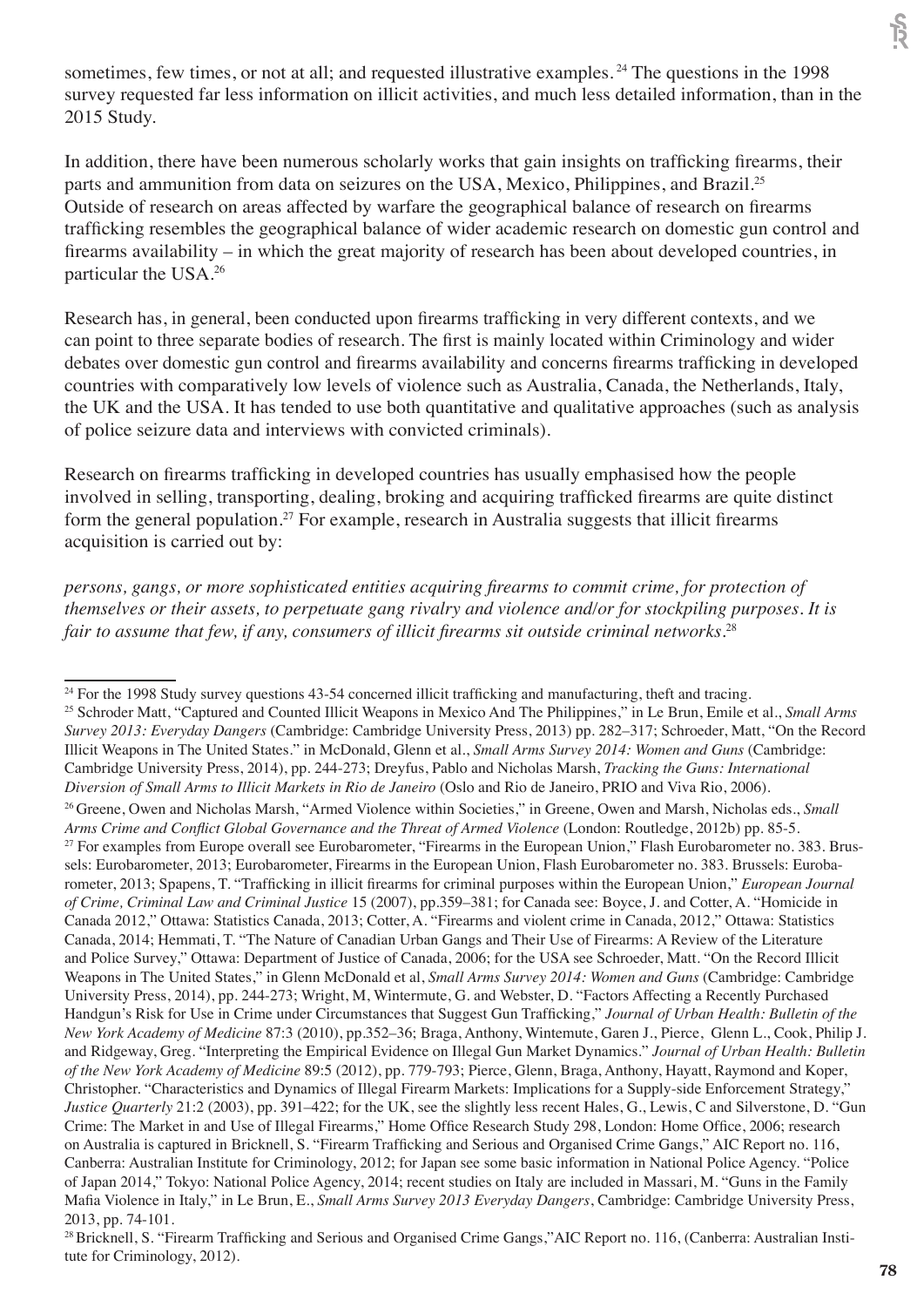Generally, in such contexts firearms are illicitly acquired by people who are likely to be involved in criminal violence in order to fulfil specific roles, such as in armed robbery or illicit drug distribution.<sup>29</sup> Research in the UK found two different types of gun use by criminals.<sup>30</sup> The first is instrumental use in which firearms are obtained to play a specific role in a planned crime. Similarly, research in Australia

finds that people planning an armed robbery deliberately selected firearms "precisely because of the instrumental advantages in their work."31 A second use of firearms by criminals has been found in research in the UK, Canada and Italy. The use is more complex and is motivated by both the need for personal protection and the symbolic value of owning a firearm. Such complex use is often associated with gang membership and participation in the market for illicit drugs.<sup>32</sup> The symbolic value of firearms can be powerful – for example, just an awareness or acknowledgement of firearm possession by a criminal can be sufficient to intimidate, and the gun itself does not need to be shown.<sup>33</sup>

The second, and much smaller, body of research has focused upon firearms trafficking in regions of developing countries that are affected by violence (but where there is not a generally recognised armed conflict) such as Brazil, Kenya, Mexico or Nepal (after the Comprehensive Peace Accord).<sup>34</sup> This research has usually employed qualitative methods such as interviews conducted during fieldwork.<sup>35</sup> As noted by Greene and Marsh in such countries there is a complex relationship between illicit firearms acquisition, governance and violence.<sup>36</sup> Unlike in developed countries, government forces are not able to command a Weberian monopoly of legitimate force. Instead they must contend with, or accommodate, numerous other armed actors, such as militias, traditional authority, private security employed by local notables, and even warlords that carve out autonomous enclaves of national territory. Areas of the country, such as urban slums or remote areas far from the capital, may have little or no presence from law enforcement agencies.

<sup>29</sup>Jackson, Thomas and Marsh, Nicholas. "Guns and Deaths a Critical Review." in Greene, Owen and Marsh, Nicholas eds., *Small Arms Crime and Conflict Global Governance and the Threat of Armed Violence* (London: Routledge, 2012b) pp. 111-112. <sup>30</sup> Hales, G., C. Lewis and D. Silverstone. "Gun crime: The Market In and Use of Illegal Firearms," Home Office Research Study 298, (London: Home Office, 2006).

<sup>&</sup>lt;sup>31</sup> Harding, R. "Gun Use in Crime, Rational Choice and Social Learning Theory." in Clarke, R. and Felson, Marcus, Routine *Activity and Rational Choice* (London: Transaction Publishers, 1993), pp. 85-102.

<sup>&</sup>lt;sup>32</sup> See for further details: Hales, G., C. Lewis and D. Silverstone. "Gun crime: The Market In and Use of Illegal Firearms," Home Office Research Study 298, (London: Home Office, 2006); Morselli, Carlo, Petit, Sévrine, Turcotte, Mathilde and Gagnon, Claudine. "Identifying Illegal Firearm Market Acquisition Patterns," Ottawa: Public Safety Canada, Firearms and Operational Policing Policy Division, 2010; and Massari, M. "Guns in the Family Mafia Violence in Italy," in Le Brun, E., *Small Arms Survey 2013 Everyday Dangers*, Cambridge: Cambridge University Press, 2013, pp. 74-101.

<sup>33</sup>Ashkenazi, Mike. "What do the natives know? Societal Mechanisms for Controlling Small Arms" in *Small Arms Crime and Conflict Global Governance and the Threat of Armed Violence* (London: Routledge, 2012), 228–247.

<sup>&</sup>lt;sup>34</sup> See for example: On Nepal, Paudel, Lekh Nath. "The Highway Routes Small Arms Smuggling in Eastern Nepal," Issue Brief Number 4. Geneva: Small Arms Survey, 2014; On Kenya Wepundi, Manasseh, Nthiga; Kabuu, Eliud; Murray, Ryan and Alvazzi del Frate, Anna. "Availability of Small Arms and Perceptions of Security in Kenya: An Assessment," Special Report 16. Geneva: Small Arms Survey, 2012; Wepundi, Manasseh. "Political Conflict and Vulnerabilities Firearms and Electoral Violence in Kenya," Issue Brief No. 2. Geneva: Small Arms Survey, 2012 and Mkutu, K. "Small Arms and Light Weapons Among Pastoral Groups in the Kenya–Uganda Border," *African Affairs* 106: 422, (2007), pp. 47–70.; concerning flows into Mexico, Mc-Dougal, Topher; Shirk, David; Muggah, Robert and Patterson, John H."The Way of the Gun: Estimating Firearms Trafficking across the US–Mexico Border," *Journal of Economic Geography* (2014). Accessed 17 August 2015, doi: 10.1093/jeg/lbu021; Chu, V. and Krouse, W. "Gun Trafficking and the Southwest Border," Washington DC: Congressional Research Service, 2009; on Mexico and the Philippines Schroeder, Matt. "On the Record Illicit Weapons in The United States," in Glenn McDonald et al, *Small Arms Survey 2014: Women and Guns* (Cambridge: Cambridge University Press, 2014), pp. 244-273; and on Nigeria Onuoha, G. "Contextualising the Proliferation of Small Arms and Light Weapons in Nigeria's Niger Delta," *African Security Review* 15:2, (2006), pp. 08–114. and Duquet, Nils, "Arms Acquisition Patterns and the Dynamics of Conflict, Lessons from the Niger Delta" *International Studies Perspectives* 10:2 (2009), pp. 169–185.

<sup>35</sup> Some quantitative analysis of firearms trafficking into Mexico can be found in McDougal, Topher; Shirk, David; Muggah, Robert and Patterson, John H. "The Way of the Gun: Estimating Firearms Trafficking across the US–Mexico Border," *Journal of Economic Geography* (2014). Accessed 17 August 2015, doi: 10.1093/jeg/lbu021.

<sup>36</sup> Greene, Owen and Nicholas Marsh, "Conclusions and Priorities for Further Research," in Greene, Owen and Marsh, Nicholas eds., *Small Arms Crime and Conflict Global Governance and the Threat of Armed Violence* (London: Routledge, 2012a) pp. 255-260.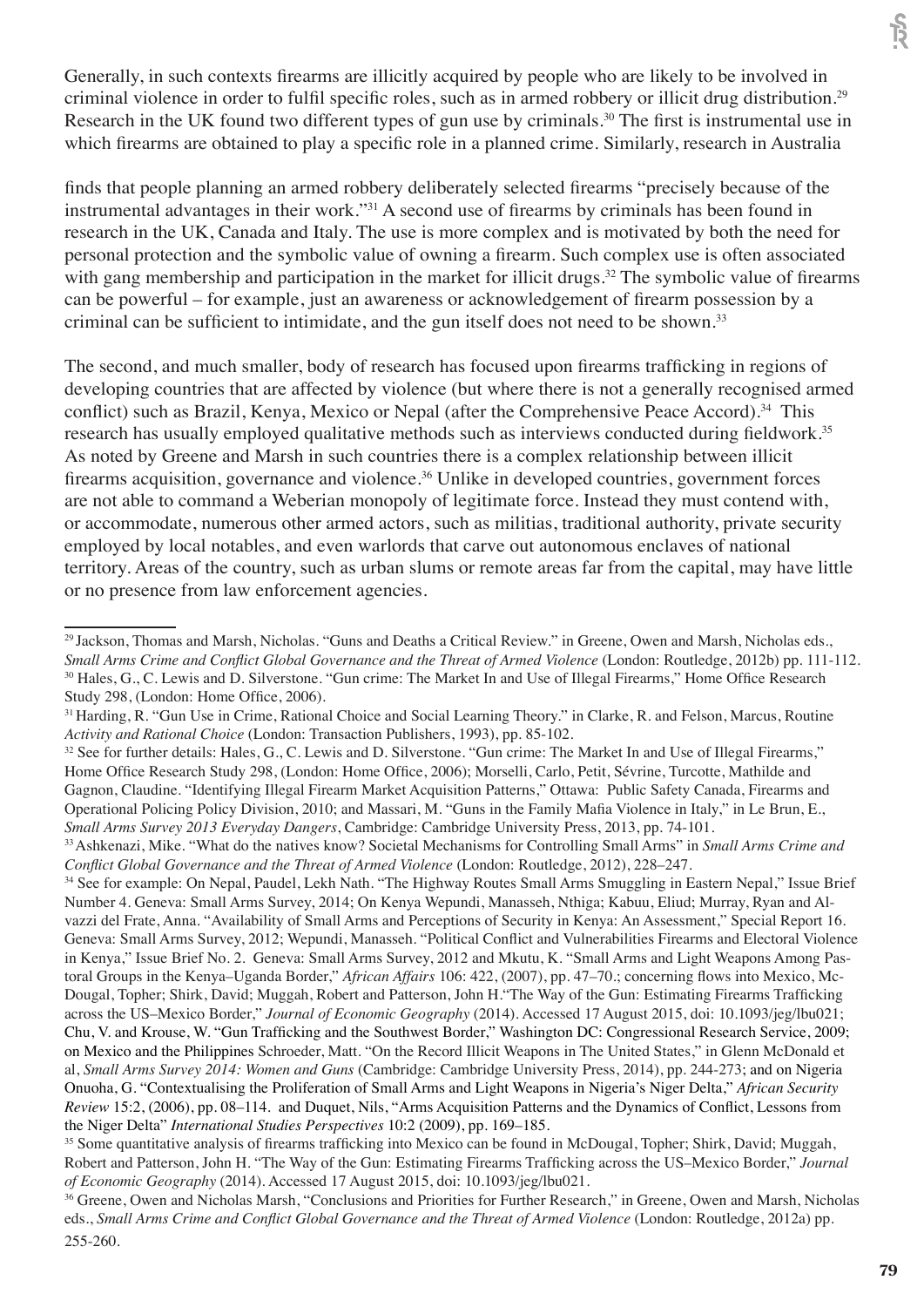In such a context, the acquisition of weapons is often a key means by which different groups, and the state, jockey for power and control over the population and economic resources. States may, through lack of capacity and other reasons, tolerate the illicit acquisition and use of firearms if they have made a formal or informal accommodation with a group or its leader.<sup>37</sup> For example, in many countries elections feature armed intimidation of voters by armed gangs associated with rival politicians. The acquisition and use of such weapons may well not be in accordance with national law and regulations, but the people carrying out the violence are able to act with impunity.

The final body of research concerns flows of weapons into areas of armed conflict. It is most often located within Peace and Conflict research, and International Relations. In addition, it carried out by people working in think tanks, NGOs and International Organizations (such as UN Security Council investigations into arms embargo violations). In general it uses qualitative methods, such as interviews conducted during fieldwork, and publications are usually based upon case studies. This research usually does not primarily examine firearms trafficking, as warfare typically requires a wide variety of weapons and their ammunition. Firearms are though a ubiquitous element of any military campaign, and such small arms are, along with light weapons such as mortars, rockets and grenades, a key form of military technology used by non-state armed opposition groups.38 In addition to non-state groups, governments under arms embargoes have also been an important subject of research on firearms trafficking. Groups engaged in warfare have different needs compared to most groups engaged in crime. Warfare is usually conducted openly, so there is little imperative to obtain guns that can easily be concealed about the person. Instead, warfare emphasises firepower found in automatic firearms, and usually the consumption of vast quantities of ammunition.39 The need to develop reliable sources of logistic supply (especially of arms and ammunition). Key sources of arms supply are captured stocks form the government they fight, cross border smuggling often organised by illicit dealers and brokers, and donations by sponsor governments.

The most important work on arms trafficking and warfare is by Bourne.<sup>40</sup> Bourne notes that many commentators presume the existence of a global homogenized 'black market' in arms in which access to guns depends mainly upon financial resources, and arms are easily moved from one area to another.<sup>41</sup> Instead, he shows that "illicit markets exist at a regional level as discretely constructed sectors of availability and flow." A key factor is the role played by states in arms flows to conflict areas. They may encourage arms trafficking –as an active participant when supplying proxies, or through tolerating the activities of traffickers – or their law enforcement and arms forces may lack the capacity to prevent trafficking through their territory or across porous borders. There are few wholly illicit intercontinental arms shipments. Instead arms are usually transported via the State authorized trade and later diverted into war zones.

There are, of course, not clear divisions between these three fields of research and the countries being studied (and some works have focused upon a variety of contexts.<sup>42</sup> Some forms of violence टि

 $37$  Ibid.

<sup>38</sup> Marsh, Nicholas. "Two Sides of the Same Coin: the legal and illicit trade in small arms," *Brown Journal of World Affairs* 9:1, (2002), pp. 217–228.

<sup>39</sup>Corney, Neil and Nicholas Marsh, "Aiming for Control: The Need to Include Ammunition in the Arms Trade Treaty," PRIO Report, (Oslo: PRIO, 2013), pp. 9-19.

<sup>40</sup> See Bourne, Mike. "Small Arms and Light Weapons Spread and Conflict" in Greene, Owen and Marsh, Nicholas, *Small Arms Crime and Conflict Global Governance and the Threat of Armed Violence* (London: Routledge, 2012), 29–42; Bourne, Mike. *Arming Conflict: The Proliferation of Small Arms* (London: Palgrave 2007). <sup>41</sup> Ibid, 2012, p. 29.

<sup>42</sup>See Marsh, Nicholas. "Two Sides of the Same Coin: the legal and Illicit Trade in Small Arms," *Brown Journal of World Affairs* 9:1, (2002), pp. 217–228; Killicoat, Phillip. "What Price the Kalashnikov? The Economics of Small Arms," in Berman, Eric et al., *Small Arms Survey 2007 Guns and the City* (Cambridge: Cambridge University Press, 2007), pp. 257–287; Florquin, N, "Price Watch Arms and Ammunition At Illicit Markets." in Le Brun, E et al., *Small Arms Survey 2013 Everyday Dangers* (Cambridge: Cambridge University Press, 2013), pp. 250–281.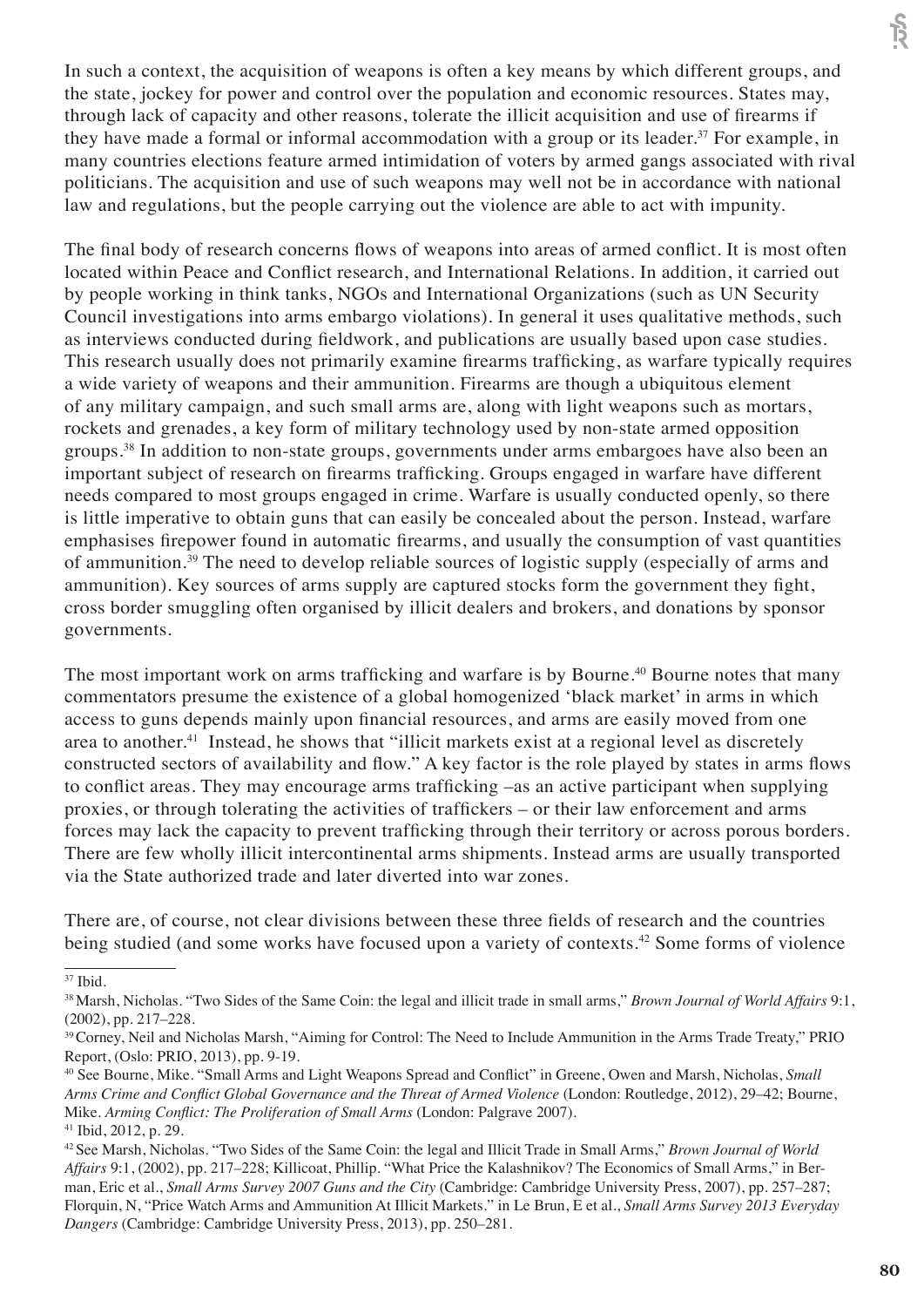that are commonly defined as being 'crime' may be of greater intensity than wars, for example the violence carried out between drug cartels and the Mexican state.<sup>43</sup> Organized criminal activity often occurs in the same location as warfare, and same people may be involved in both activities. In many cases the sharp distinction usually found in developed countries between legality and illegality is not present in developing countries. In underprivileged areas like slums high levels of violence may be tolerated by a government which does not prioritise apprehending criminals or citizen safety.44 Sometimes, governments may tolerate the existence of, or actively supply weapons to, pro-government militias and other allied groups.<sup>45</sup> They need to develop reliable sources of logistics supply, including large quantities of weapons and ammunition.<sup>46</sup> Cultural norms and traditional forms of governance may have a greater effect upon the governance of firearms than national legislation.<sup>47</sup>

## **Key findings from the UNODC Firearms Study**

This section outlines three of the key findings of the Study. It is not intended to provide an overview of all its notable findings, and for that readers would be advised to read the full Study.

## *Reported Trafficking is Mostly Local*

The 30 states that provided quantitative information on contextual factors related to trafficking in firearms (see above) reported that in general most firearms trafficking appeared to be local – involving neighbouring countries or other states within a region. This conclusion is drawn from several indicators, including: the country of manufacture of the firearm, the nationality of the trafficker, where seized firearms had been trafficked from, and whether trafficked firearms had been transported by air, sea, land or via mail services.

States were asked to report on the country of manufacture of seized firearms. National regulations usually require that lawfully produced firearms are marked with the manufacturer's brand, symbols, serial numbers, and other information. Using this information it is possible to identify the country of manufacture. Several states with firearms manufacturing industries reported that the majority of seized firearms had been made in that country. It is possible that a firearm had been trafficked out of the manufacturing country, and then back in prior to the seizure. But the preponderance of seizures of firearms manufactured 'in country' is strongly suggestive of the owners of seized firearms having obtained them domestically.

In particular, Brazil reported that about 87 per cent of seized firearms had been manufactured in Brazil – something also found in earlier research on seized firearms in Brazil by Dreyfus and Marsh who found that 82 per cent of firearms seized in the state of Rio de Janeiro had been made in Brazil.<sup>48</sup> The Czech Republic, another major producer of firearms, reported to the UNODC that 95 per cent of seized firearms had been made there. Similarly, Spain reported that 99 per cent of seized firearms had been domestically

<sup>&</sup>lt;sup>43</sup> For example, the violence in Mexico is not classified as being a civil war by the Uppsala Conflict Data Project.<br><sup>44</sup> For more on role of illicit arms and the blurred distinction between 'crime' and 'conflict' see Gre

<sup>&</sup>lt;sup>45</sup> Hazen, J. "Force Multiplier Pro-Government Armed Groups," in Eric Berman et al., Small Arms Survey 2010: Gangs,

*Groups, and Guns (*Cambridge: Cambridge University Press, 2010), pp. 254–275.

<sup>46</sup> Paul, Christopher; Clarke, Colin, Grill, Beth and Dunigan, Molly. *Paths to Victory Lessons from Modern Insurgencies* (Santa Monica: RAND Corporation, 2013); Bourne, Mike. "Small Arms and Light Weapons Spread and Conflict" in Greene, Owen and Marsh, Nicholas, *Small Arms Crime and Conflict Global Governance and the Threat of Armed Violence* (London: Routledge, 2012), 29–42; Bourne, Mike. *Arming Conflict: The Proliferation of Small Arms* (London: Palgrave 2007).

<sup>47</sup> M. Ashkenazi "What do the natives know? Societal mechanisms for controlling small arms" In Greene, O and Marsh, N eds., *Small Arms Crime and Conflict Global Governance and the Threat of Armed Violence* (London: Routledge, 2012).

<sup>48</sup> Dreyfus, Pablo and Nicholas Marsh, *Tracking the Guns: International Diversion of Small Arms to Illicit Markets in Rio de Janeiro* (Oslo and Rio de Janeiro, PRIO and Viva Rio, 2006), p. 24.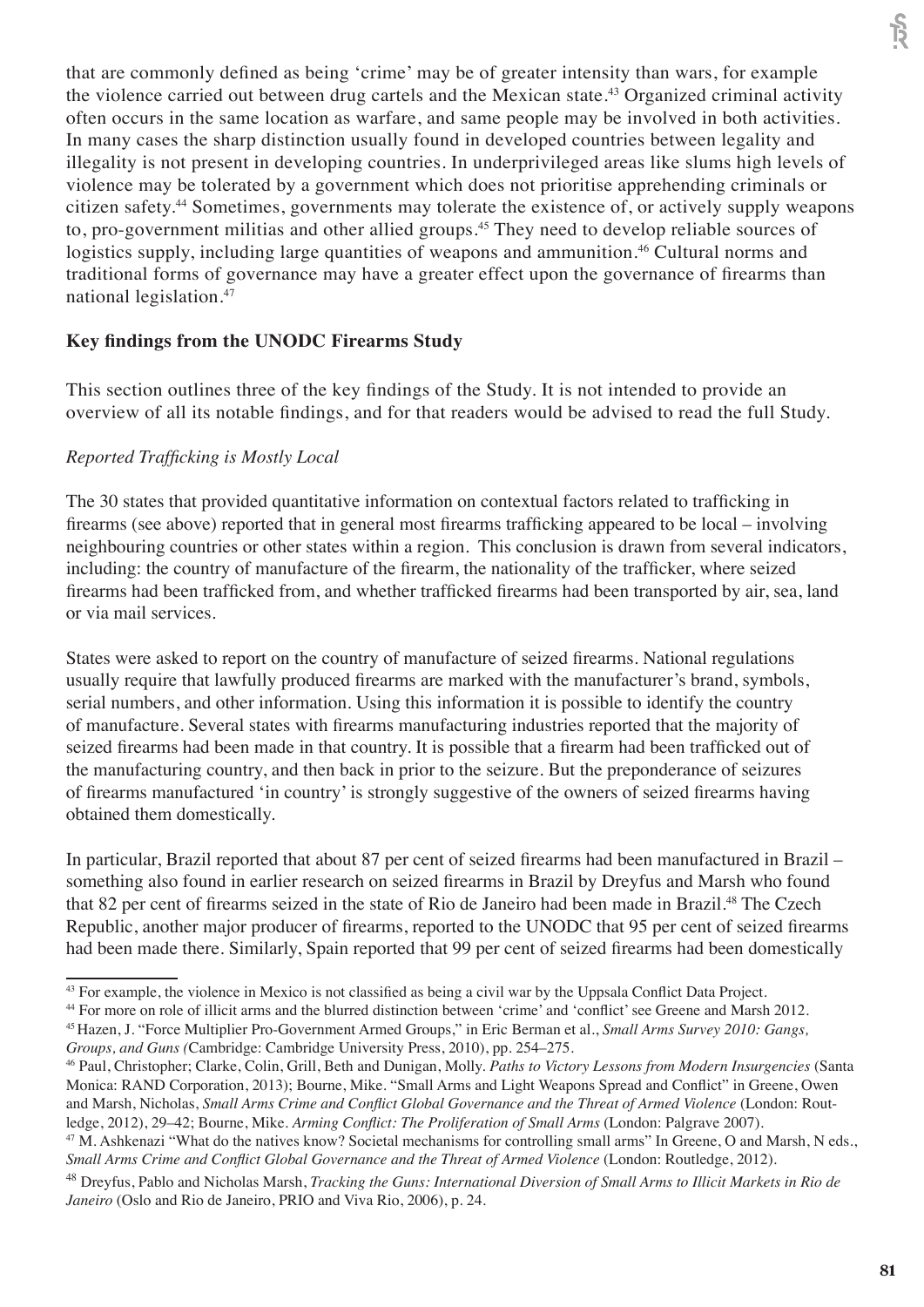#### manufactured.<sup>49</sup>

The preponderance of locally manufactured firearms also appeared to apply to craft production by artisans. Ecuador and Ghana reported high levels of firearms made by local artisans. Ecuador reported that 80 per cent of seized firearms had been made in Ecuador. Similarly, Ghana reported that between 20 and 50 per cent of seized firearms had been made in Ghana.<sup>50</sup>

In those states that are not large manufacturers, the majority of seized firearms were usually made in neighbouring countries, or within the region. For example, Estonia reported that 23 per cent of seized firearms were made in neighbouring Russia, and a further 23 per cent were made in the Czech Republic (with Austria and Germany each accounting for a further 4 per cent). Seized firearms manufactured outside Europe were made in Israel (19 per cent), and the United States (6 per cent).<sup>51</sup>

Guatemala was one country that did not report a preponderance of firearms made 'in country,' in neighbouring countries, or in the region. It reported significant seizures of firearms manufactured in Argentina and the USA, and a majority were collectively manufactured in the Czech Republic, Israel, Korea and Turkey.52

A second indicator of the locality of trafficking is the nationality of people accused of firearms trafficking. The citizenship of accused firearms traffickers was reported by 18 countries. In 10 of those 18, nationals of the country in which the seizure took place were the majority of identified firearms traffickers. Brazil reported that 90 per cent of identified traffickers were Brazilian, all traffickers reported by Lithuania were citizens of that country, and Romania reported that over the four years covered by the Study, between 69.8 and 88.1 per cent of traffickers were Romanians.53 In a further two countries (FYR Macedonia and Ecuador) nationals were reported, but as a minority of identified traffickers.

When traffickers were identified as foreign nationals they were usually citizens of either neighbouring countries or countries in the same region (that were not neighbouring). Fifteen countries reported firearms traffickers that were foreign citizens. Of those 15, in 10 all the identified traffickers were from neighbouring countries, or others countries in the same region. 54For example, Montenegro reported that the citizenship of traffickers was of neighbouring: Albania, Bosnia, Croatia, Kosovo, and Serbia; and also from Slovenia which is in the region. Traffickers from outside the region were reported by five states. For example, the Netherlands reported traffickers that were citizens of neighbouring Belgium and Germany, and also from extra-regional Turkey, United States and Morocco. All states that reported extra regional traffickers also reported traffickers from neighbouring countries or countries within the region.<sup>55</sup>

Fourteen states reported data in the annual seizures questionnaire on the top five countries of departure of seized firearms, and eight of those reported the percentage of seizures (the remainder just listed the countries of departure). The country of departure is the source country from which a seized firearm had been trafficked. Data provided on country of departure would only concern those firearms whose history had been traced (so it would usually not apply to all seized firearms). The information reported shows that the most commonly reported source countries were neighbouring states sharing a common border. A country of departure in the same region (but not sharing a common border) was also frequently reported.<sup>56</sup> For example, Lithuania reported that in 2012 neighbouring Belarus was the country of departure of all

- 52 Ibid, p. 42.
- 53 Ibid, p. 59.
- 54 Ibid, p. 60.
- 55 Ibid.
- 56 Ibid, p. 44.

<sup>49</sup>United Nations Office on Drugs and Crime, UNODC Study on Firearms 2015, Vienna: UN Office on Drugs and Crime, 2015, pp. 40-42.

<sup>50</sup> Ibid, p. 41.

<sup>51</sup> Ibid.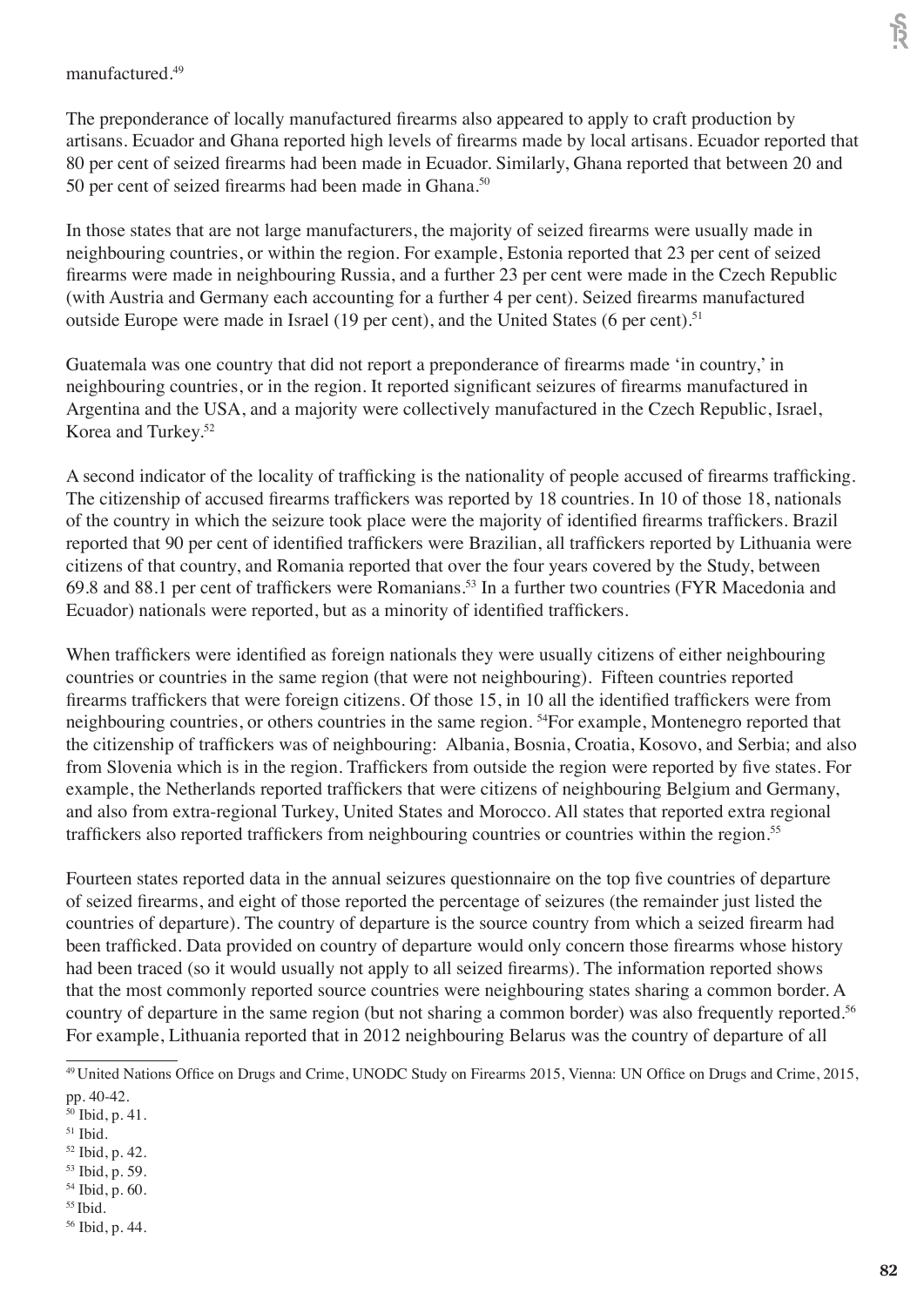seized trafficked firearms, and Latvia reported that in 2013 the Netherlands was the country of departure of all seized firearms. Perhaps due to its geographical position as an island in the Caribbean, Trinidad and Tobago was one of two states that reported that the most common countries of departure were from outside the region in which it is located. It reported that in 2013 (expressed as a percentage of seizures) the countries of departure were: United States (55 per cent), Venezuela (25 per cent), Brazil (10 per cent) Dominican Republic (5 per cent) and Mexico (5 per cent). In addition to Trinidad and Tobago, Guatemala, Brazil and Finland reported the United States as a country of departure.

Eighteen countries reported on whether seized firearms had been transported by air, land, sea or via mail services. Trafficking by land was reported as the only route by 10 of them, and as the most common route by another five.<sup>57</sup> For example, Ecuador reported that in 85 per cent of seizures the transportation method was by land, and the remainder was by sea, (8 per cent), mail services (4 per cent) and by air (3 per cent). Trafficking by land suggests that it is more likely that firearms are being moved relatively short distances (across common borders or within regions) rather than between continents or regions which would be associated with sea or air transport. Almost all countries reported that trafficking by mail services was a small, or non-existent, proportion of seizures. The exception was Sweden, and it reported that overall the most common form of transport was via mail services.

Concerning states that reported to the Study, collectively, the country of manufacture of firearms, the country of departure and the means of transport are suggestive of trafficking that is carried out within a close geographical area to the place in which the firearms have been seized. As noted by the UNODC Study, "Reports of more complex trafficking between continents or by nationals from outside the region may attract more attention, but are much rarer in country responses to the questionnaires."58 This emphasis upon firearms trafficking being a local phenomenon (at least in the countries that reported to the Study) suggests the need for a re-evaluation of the conventional wisdom surrounding firearms trafficking. Firearms trafficking is often depicted as involving intercontinental movements of arms carried out by criminals with a global presence. The UNODC Study suggests that the reality is much more prosaic:

*The apparent prevalence of localized trafficking discovered here suggests that the more complex networks associated with some other forms of illicit transnational commerce may be less important for the overall illegal trade in firearms, their parts and components and ammunition.*

It is important here to reiterate that this finding only concerns the countries that reported data to the Study. This self-selecting group is not representative of all states. In particular, aside from Colombia, Iraq and Nigeria, the participating countries were not involved in armed conflict. As noted by Bourne, embargoed states or rebel groups do attempt to develop much more complex arms acquisition networks than were apparent in the UNODC Study.59

The differences between firearms trafficking and other forms of trafficking will be a fruitful area of further research. Two preliminary explanations for the difference between firearms and illicit narcotics such as cocaine or opioids can be mentioned in this article. The first is that in terms of their financial value per weight smuggled, firearms are certainly a much less profitable cargo. Smuggling USD 100 000 worth of Kalashnikovs (at USD 500 each the shipment would be of 200 guns) would be much heavier and take up far more space than a shipment of cocaine or heroin worth an equivalent value. The smuggled firearms would be far more difficult to conceal from law enforcement agencies.

<sup>57</sup> Ibid, pp. 55-57.

<sup>58</sup> Ibid, p. 63.

<sup>59</sup> See Bourne, Mike. "Small Arms and Light Weapons Spread and Conflict" in Greene, Owen and Marsh, Nicholas, *Small Arms Crime and Conflict Global Governance and the Threat of Armed Violence* (London: Routledge, 2012), 29–42; Bourne, Mike. *Arming Conflict: The Proliferation of Small Arms* (London: Palgrave 2007).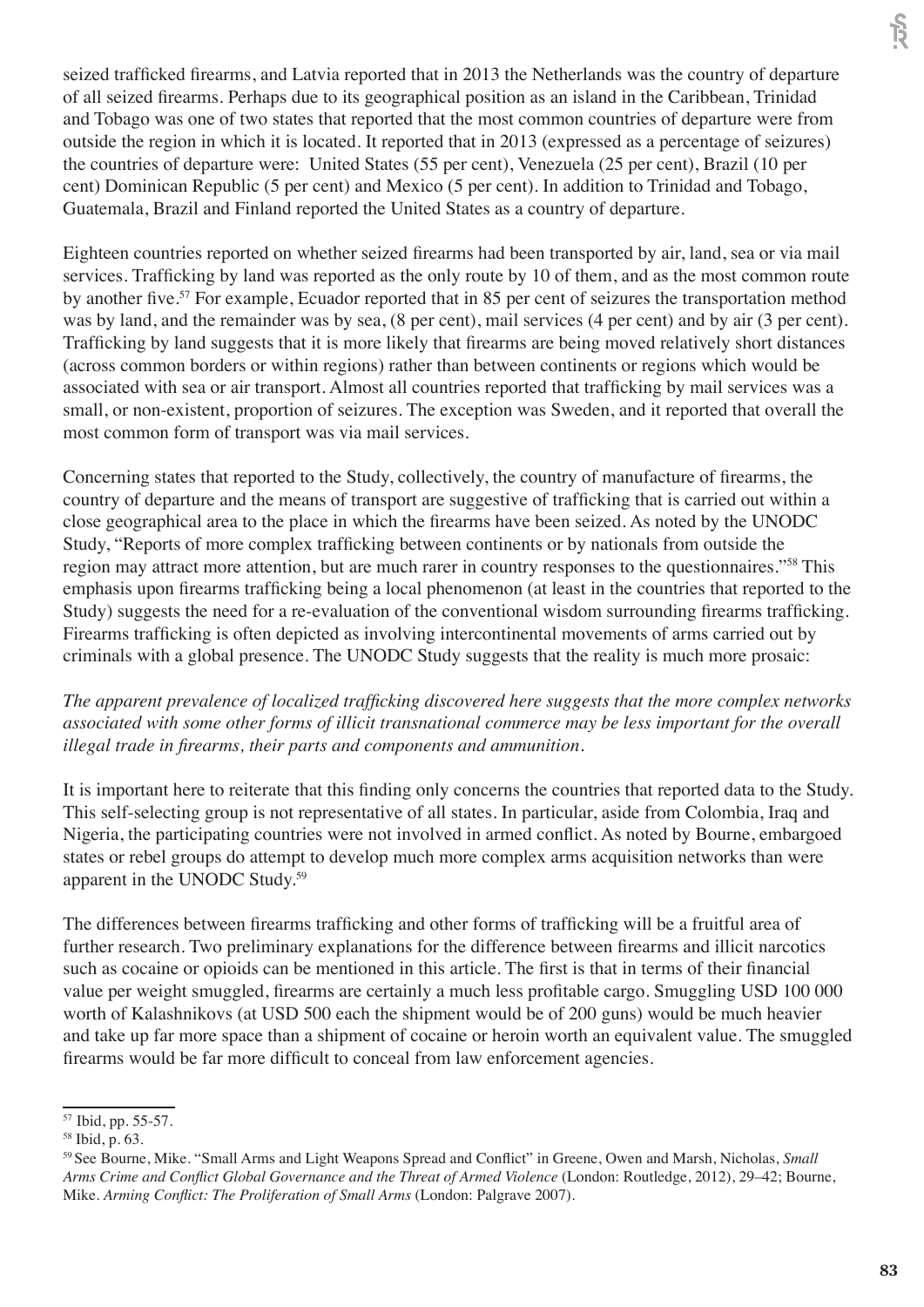Second, as is shown in the next section, in the countries that reported to the Study, there did not appear to be a mass consumer market for illicit firearms (in the way that there is for illicit narcotics). Instead, illicit firearms were associated with people engaged in other forms of criminal activity. The lack of large scale consumer demand for illicit firearms in the reporting countries suggests that firearms trafficking is mostly a small scale niche activity (the exception being areas in which there is large scale organized violence such as warfare).

It is important to note that the sensitivity of firearms trafficking is not directly related to either the complexity of trafficking, the total financial value, or even to the number of firearms being trafficked. A single gun illicitly obtained would have devastating consequences if it was acquired by someone intent upon committing mass murder. Large numbers of small scale transactions, often known as the 'ant trade', can overall be responsible for the movement of large quantities of firearms, ammunition and parts.<sup>60</sup>

## *Reported Seizures are Associated with Other Forms of Criminal Activity*

The annual seizures questionnaire asked states to report up to the five most frequent offences associated with seized firearms (by choosing from a list), and replies were received from 24.

Unsurprisingly, several states mentioned offences specifically related to firearms. Eight states listed 'illicit trafficking in firearms', and five listed 'illicit manufacturing of firearms'. In addition, other offences related to laws and regulations concerning firearms were listed by several states, eleven listed 'illicit possession', eight listed 'carrying without a license', five listed 'illicit use' and two listed 'falsifying the marking on firearms'. It is noticeable that compared to other crimes (outlined below), there were comparatively few offences specifically related to firearms trafficking. The UNODC Study suggests that "it may be that trafficking in firearms is not consistently emphasized as a criminal offence in cases involving seized firearms, possibly because law enforcement focuses on more serious offences, such as drug trafficking or violent acts."<sup>61</sup>

A large number of offences were related to criminal activity. Seven states listed 'robbery', six listed 'homicide', six listed 'participation in organised crime group,' five states listed 'drug trafficking' and five listed other 'contraband/smuggling' offences. Only one state listed 'terrorist offences'. Among the states that reported data, there is a clear impression that seized firearms are associated with an instrumental use of a weapon in criminal activity involving violence (or at least the threat of violence) – most obviously homicide and robbery, but also membership of organized crime groups or activities often associated with them such as or drug trafficking or other forms of smuggling.

Something suggestive of a link between seizures and criminality is the types of firearms seized. Thirtyfive states reported disaggregated information on the types of firearms seized.<sup>62</sup> Among all these states, handguns (pistols and revolvers) were the type most frequently reported as being seized, and were the most common type seized in 21 states. In addition, in most of the states with the highest absolute seizures of all firearms types, handguns were the most prevalent. Seizures of over 10,000 handguns per year were reported in Argentina, Brazil, Colombia, El Salvador, Guatemala and Mexico. While they have a use in target shooting, the technical qualities of pistols or revolvers are of a gun designed for personal protection (it can easily be carried and concealed about the person). Shotguns or rifles designed for hunting can, of course, be used for personal protection, but their size limits the occasions in which this is

<sup>60</sup> See, for example, Marsh, Nicholas. "Two Sides of the Same Coin: the legal and illicit trade in small arms," *Brown Journal of World Affairs* 9:1, (2002), pp. 217–228; McDougal, Topher; Shirk, David; Muggah, Robert and Patterson, John H.. "The Way of the Gun: Estimating Firearms Trafficking across the US–Mexico Border," *Journal of Economic Geography* (2014). Accessed 17 August 2015, doi: 10.1093/jeg/lbu021.

<sup>61</sup> United Nations Office on Drugs and Crime, UNODC Study on Firearms 2015, Vienna: UN Office on Drugs and Crime, 2015, p. 57.

<sup>62</sup> Ibid, pp. 14-23.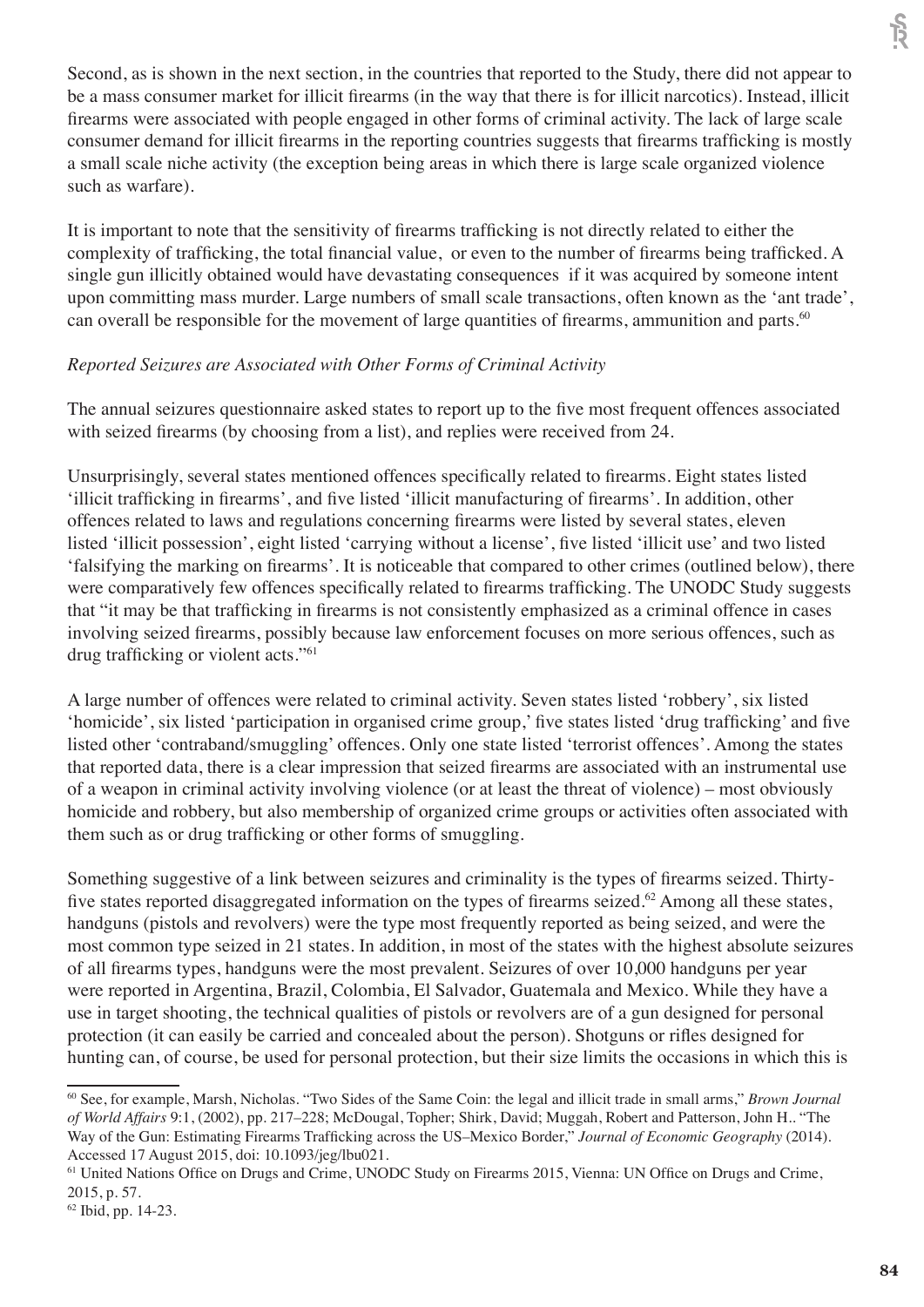practical (for example, they are very hard to conceal about the person). States with both large quantities of seizures and a predominance of seizures of handguns are therefore suggestive of seized firearms having been acquired because the owner anticipated being involved in acts of violence. It is of course possible that the seized handguns had been acquired because the acquirer anticipated being a victim of crime as well as a perpetrator. But such acquisition by potential victims would also be suggestive of firearms being used in criminal activities.

In contrast to the large seizures of handguns, in most countries that participated in the Study there were few seizures of machineguns (either smaller sub-machineguns or larger models).<sup>63</sup> Five states – Dominican Republic, Estonia, Ghana, Peru and Romania – did not report any seizures of machineguns during the four-year reporting period. A further 10 states – Argentina, Chile, Czech Republic, Ecuador, France, Greece, Latvia, Niger, Turkey and Uruguay – reported fewer than 10 seizures of machineguns per year. The lack of numerous seizures of powerful military guns such as machineguns is striking, and is counter to many media portrayals of firearms trafficking. It is likely that it is explained by both supply and demand factors. Relatively small scale criminal organizations may not demand machineguns for activities such as robbery or drug trafficking. Most models are difficult to conceal and the illicit possession and use of such a powerful weapon might attract unwanted attention from law enforcement agencies<sup>64</sup> In addition, as possession of machine guns is, in almost all countries, reserved for government military or law enforcement forces the supply to illicit markets can in most cases be expected to be much more restricted than firearms that can be purchased from retail outlets.

The three exceptional countries were Iraq (1,749 machine guns reported seized over a two year period), Saudi Arabia with (1,185 sub-machine guns reported seized over a two-year period) and Mexico (with 1,102 sub-machine guns and 275 machine guns reported seized over the four year period). All three states reported large seizures of firearms and machineguns did not account for more than 5 per cent of all seizures in any of the three states. Iraq was the location of a civil war at the time, and Mexico also experienced levels of violence that have been compared to warfare (between 2010 and 2012 over 25 000 homicides were reported per year in Mexico).<sup>65</sup> It is therefore likely that the higher numbers of machineguns seized in Mexico and Iraq reflect intensity of violence in those countries.<sup>66</sup> The factors that led to the high machinegun seizures in Saudi Arabia deserve more attention by researchers.

## *Lack of National Capacity to Collect and Analyse Data*

The Study revealed widespread national problems in data collection and analysis on firearms trafficking. A lack of capacity in data collection is a common problem in many areas of public policy, especially in developing countries. The Study on firearms trafficking revealed in both developed and developing countries a lack of capacity to collect and analyse data on firearms seizures and trafficking.<sup>67</sup> Data was reported by some of the world's poorest countries, such as by Burkina Faso, but most of the states that reported data were high or middle income.<sup>68</sup> The Study is suggestive of problems in data collection and analysis being experienced by developed and developing countries alike, but with the necessary capacity more likely to be lacking in the least developed countries.

हि

<sup>&</sup>lt;sup>63</sup> Ibid, p. 21. The study questionnaire did not disaggregate between automatic and non-automatic rifles. So seizures of rifles may have also included fully automatic varieties.

<sup>64</sup> For more on this point see: Greene, Owen and Nicholas Marsh, "Conclusions and Priorities for Further Research," in Greene, Owen and Marsh, Nicholas eds., *Small Arms Crime and Conflict Global Governance and the Threat of Armed Violence* (London: Routledge, 2012a), pp.255-258.

<sup>65</sup> Homicide statistics from the Homicide Monitor accessed 25 August 2015, <http://homicide.igarape.org.br/>

<sup>&</sup>lt;sup>66</sup> Though lower seizures of machineguns were reported in Colombia, another country experiencing civil war, during the period of the Study, of between 100 – 200 per year.

<sup>&</sup>lt;sup>67</sup> United Nations Office on Drugs and Crime, UNODC Study on Firearms 2015, Vienna: UN Office on Drugs and Crime, 2015, p. ix.

<sup>&</sup>lt;sup>68</sup> For information on the geographical coverage of the Study see United Nations Office on Drugs and Crime, UNODC Study on Firearms 2015, Vienna: UN Office on Drugs and Crime, 2015, pp. 3-4.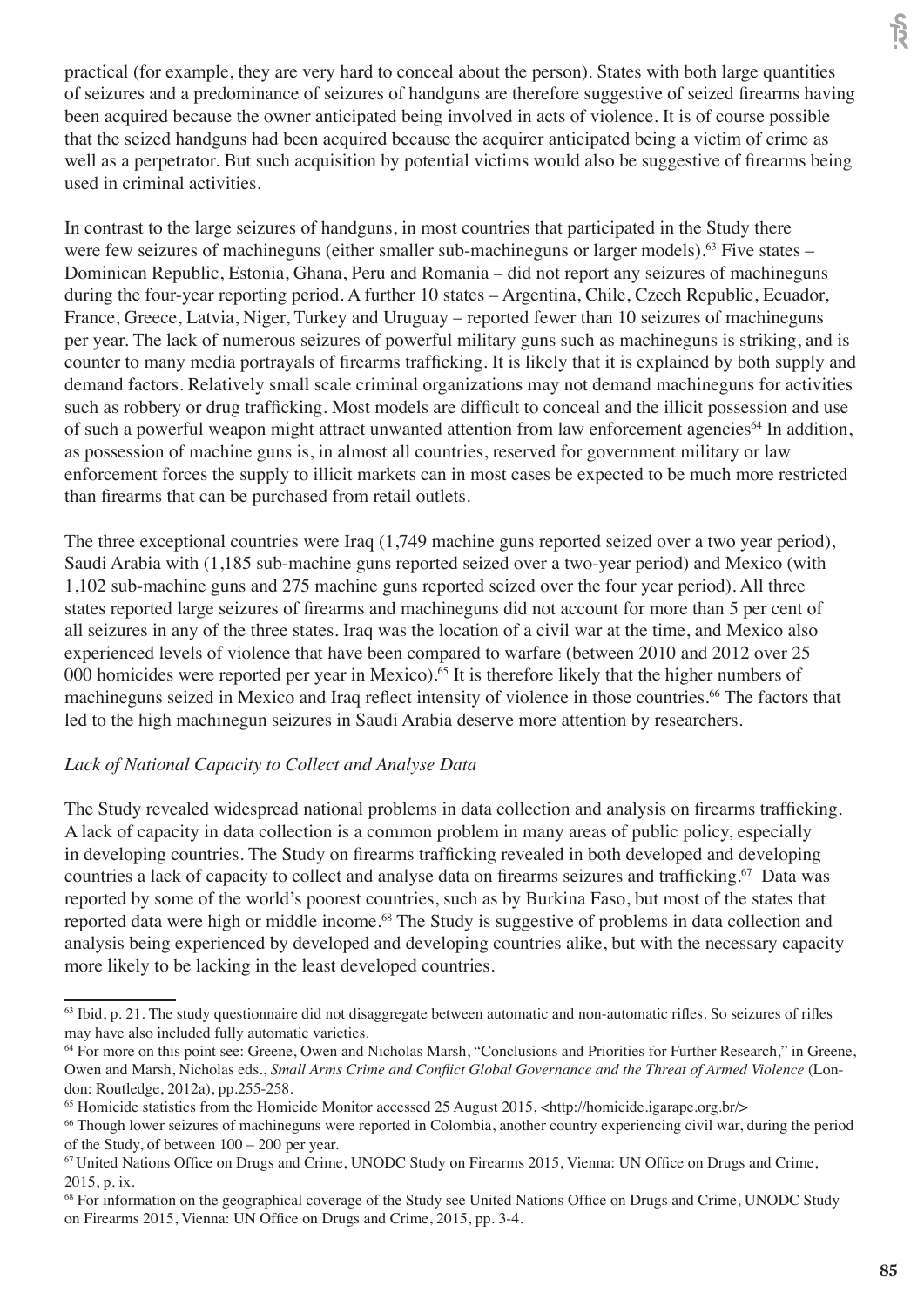The Study notes that, "even within countries, criminal analysis on trafficking in firearms does not appear to be produced regularly and is not widely disseminated."<sup>69</sup> The Study pointed to specific difficulties encountered by law-enforcement officials that hindered effective data collection and analysis on firearms trafficking.<sup>70</sup> It was difficult for officers to participate in international law-enforcement networks concerned with firearms trafficking. There was a lack of "registries and software applications" that are needed for systematic data collection. Decentralized data collection resulted in difficulties in collating national level statistics. Governments that lacked a standardized data collection and reporting system found that different agencies produced incompatible data, impeding producing national level analysis.

The policy implications of such problems are profound. Without comprehensive intelligence on the extent and nature of firearms trafficking it is difficult to develop adequate law-enforcement responses or formulate effective government policies. At a basic level, if governments are not aware of the extent of the problem they might not even prioritize the resources needed to monitor firearms trafficking.

The Study included recommendations for how states could assist one another to address shortcomings in data collection and analysis mentioned above. Key forms of assistance include providing training and infrastructure (such as databases). A part of providing that assistance could well involve progress in reaching internationally agreed terms, definitions and reporting procedures.<sup>71</sup> Doing so would make it much easier for law enforcement agencies in different countries to share information and analysis on firearms trafficking.

There are already three global mechanisms through which states can provide assistance in improving data collection and analysis: the UN Programme of Action on the illicit trade in small arms and light weapons, the Firearms Protocol of the UNTOC, and the Arms Trade Treaty all contain articles concerning the provision of international assistance. The UNODC Study notes that, "Almost fifteen years after the world agreed on the Firearms Protocol and the Programme of Action on Small Arms, the international community still lacks sufficient tools to determine what policies actually work to prevent trafficking in firearms and where trafficking is increasing or decreasing."<sup>72</sup>

The national capacity to collect and analyse data on firearms trafficking should be at the heart of international activity to implement these two measures, and the more recent Arms Trade Treaty. The widespread difficulties experienced in the production of this Study shows that much more needs to be done.

The above finding that trafficking, as reported, is often local suggests that an important priority for future assistance in implementing global level agreements would be to focus upon networking and coordination among law enforcement agencies in neighbouring countries and within regions.

## **Conclusions**

The Study has provided a wealth of data, many of it from countries that had been the focus of little or no attention from scholars working on firearms trafficking. The Study's mandate precluded cross-referring the data reported by states with other sources. But now that the Study has been published, with its extensive annexes containing the information reported by states, it will hopefully serve as a resource for other scholars working on firearms trafficking.

हि

<sup>&</sup>lt;sup>69</sup> United Nations Office on Drugs and Crime, UNODC Study on Firearms 2015, Vienna: UN Office on Drugs and Crime, 2015, pp. 65-66.

<sup>70</sup> Ibid.

<sup>71</sup>Ibid, p. 66.

<sup>&</sup>lt;sup>72</sup> United Nations Office on Drugs and Crime, UNODC Study on Firearms 2015, Vienna: UN Office on Drugs and Crime, 2015, p. ix.